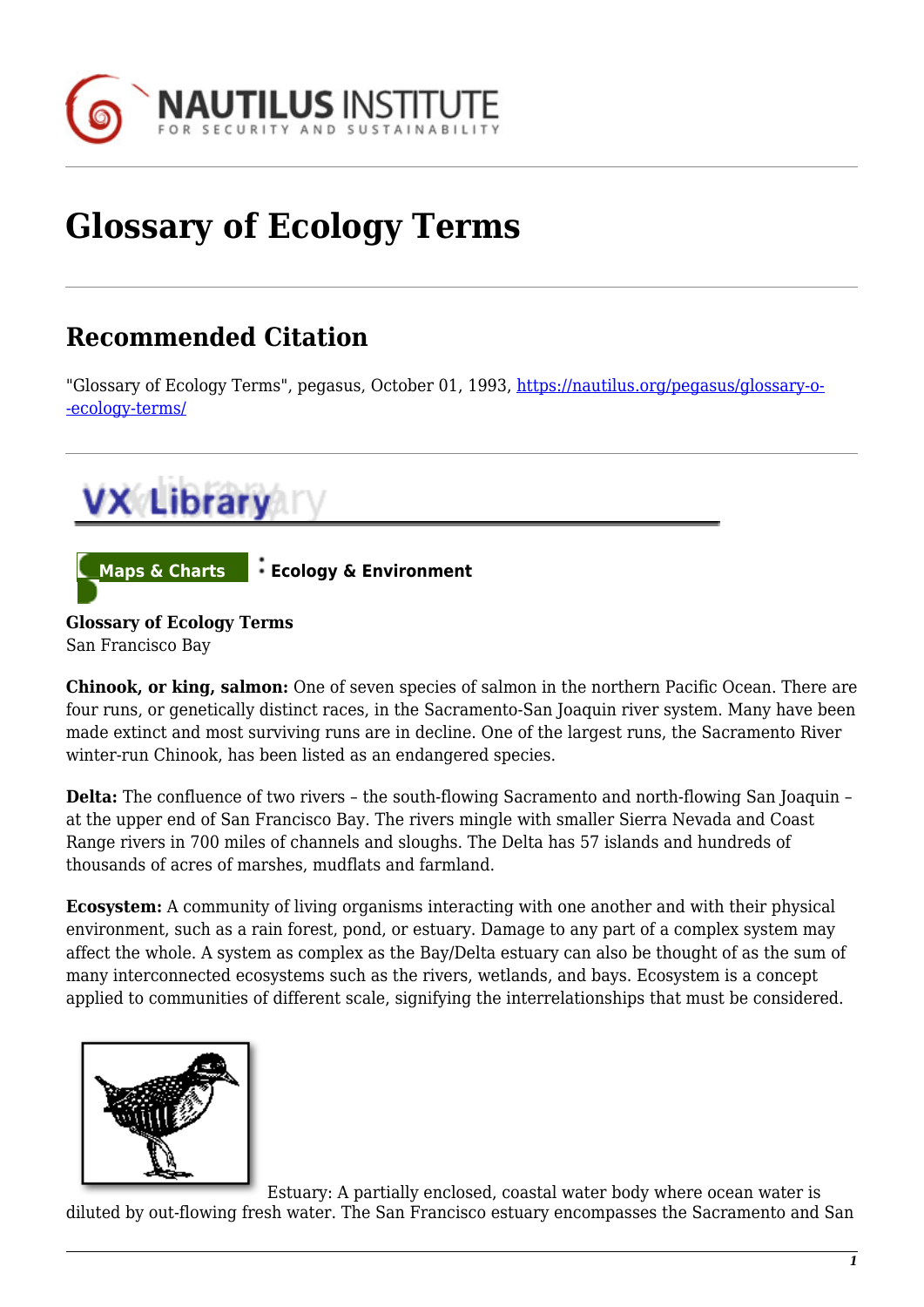Joaquin rivers, the Delta and the Suisun, San Pablo, central and south bays.

**Filter Feeder:** An organism that feeds on microscopic food by filtering very large volumes of water. Because of the amount of water filtered, these organisms may tend to concentrate toxins. Filter feeders that live on bottom sediments (e.g., clams and oysters) are particularly susceptible to contamination.

**Ground Water:** Underground water supplies stored in aquifers. Ground water is supplied by rain which soaks into the ground and flows downward until it collects at a point where the ground is not permeable. Ground water then usually flows laterally toward a river, lake, or the ocean. Wells tap ground water for consumptive uses.

**Habitat:** The sum of environmental conditions in a specific place that is occupied by an organism, population, or community.

**Intertidal Area:** The area between high and low tide levels. The alternate wetting and drying of this area makes it a transition between land and water and creates special environmental conditions.

**Loading:** The total amount of material entering a system from all sources.

**Marsh:** A wetland where the dominant vegetation is non-woody plants such as grasses and sedges, as opposed to a swamp where the dominant vegetation is woody plants like trees.

**Pesticide:** A general term used to describe chemical substances that are used to destroy or control pest organisms. Pesticides include herbicides, insecticides, algicides, fungicides, and others. Many of these substances are manufactured and do not occur naturally in the environment. Others, such as pyrethrum, are natural toxins which are extracted from plants and animals.

**Salinity Intrusion:** The movement of salt water into a body of fresh water. It can occur in either surface water or ground water bodies.

**Salinity:** The salt content of water, usually expressed as ppt (grams/liter), or ppm (milligrams/liter).

**Sediment:** Material suspended in or settling to the bottom of a liquid, such as the sand and mud that make up much of the bottom of San Francisco Bay.

**Shellfish:** An aquatic animal, such as a mollusk (clams and snails) or crustacean (crabs and shrimp), having a shell or shell-like exoskeleton.

**Spawning:** The deposit of eggs (or roe) by fish and other aquatic life.

**Species Diversity:** The number of species within a community of organisms. Areas of high diversity are characterized by a great variety of species. A biological community with high diversity is better capable of withstanding environmental disturbances. Pollution tends to reduce biological diversity.

**Stormwater:** Water that is generated by rainfall and is often routed into drainage systems in order to prevent flooding.

**Subtidal:** Below the ebb and flow of the tide. Used to refer to the marine environment below mean low tide.

**Toxic:** Poisonous, carcinogenic, or otherwise directly harmful to life.

**Treatment:** Chemical, biological, or mechanical procedures applied to an industrial or municipal